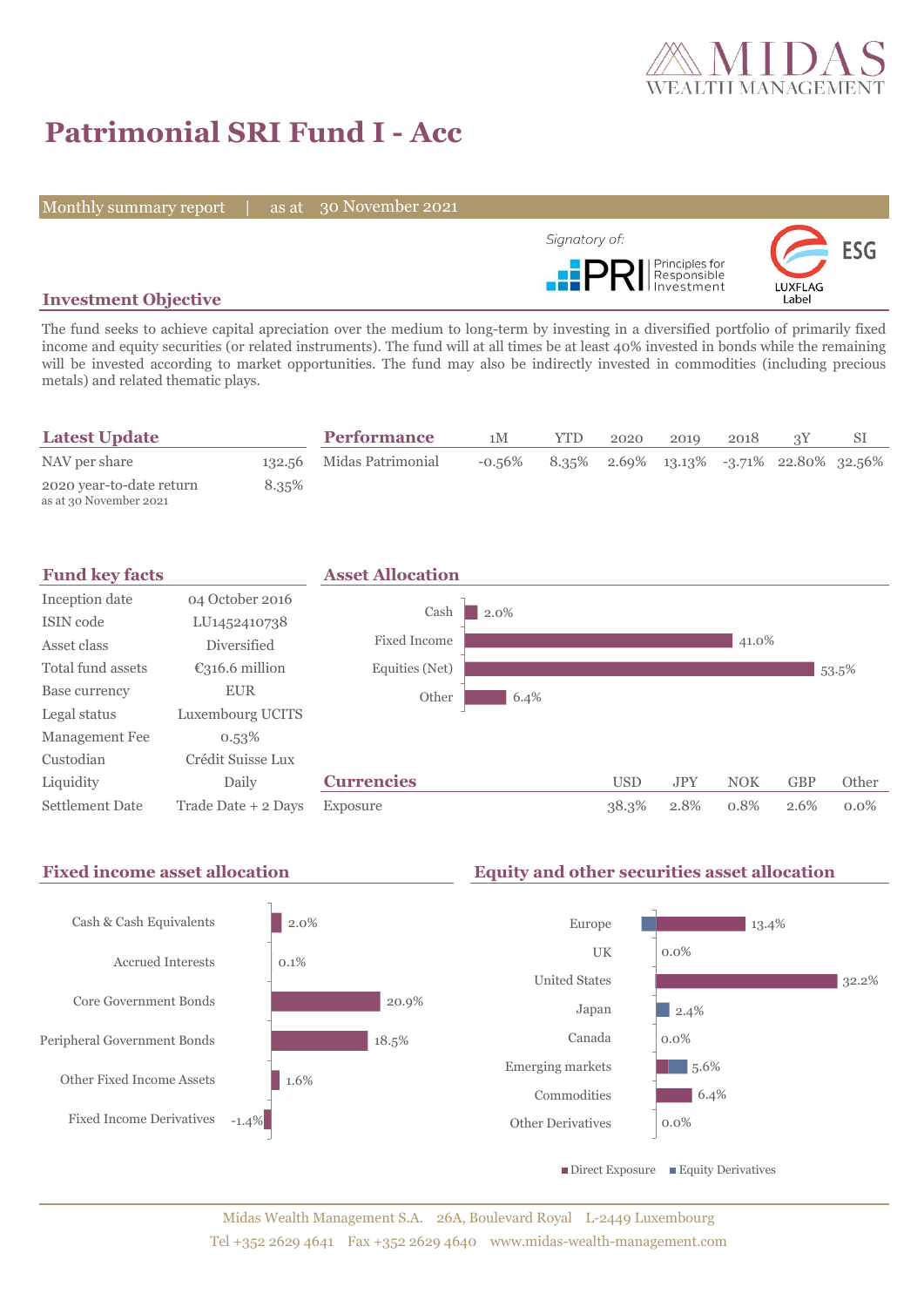

 $\Box$  9.7%

 $19.1%$ 

30.8%

3.2<sup>%</sup>  $4.4\%$  $9.0\%$ 

 $-4.8%$ 3.6<sup>%</sup>

0.0%

 $11.5%$ 

# **Patrimonial SRI Fund I - Acc**

Monthly summary report | as at 30 November 2021

| Top 10 fixed income holdings          | Rating | Weight  | <b>Fixed income rating breakdown</b> |         |       |       |       |
|---------------------------------------|--------|---------|--------------------------------------|---------|-------|-------|-------|
| BTPS : BTPS $1.07/15/22$              | BBB-   | 3.4%    |                                      |         |       |       |       |
| BUNDESSCHATZANW: BKO o 03/11/22       | AAA    | 3.3%    | AAA                                  |         |       | 28.4% |       |
| HELLENIC REPUBLI : GGB 4 3/8 08/01/22 | $BB-$  | $3.3\%$ | AA                                   |         | 18.1% |       |       |
| BTPS: BTPS 0.35 02/01/25              | BBB-   | 2.9%    | А                                    | 8.4%    |       |       |       |
| BUNDESSCHATZANW: BKO o 06/16/23       | AAA    | 2.6%    | <b>BBB</b>                           |         |       |       | 37.2% |
| SPANISH GOV'T: SPGB o 01/31/26        | $BBB+$ | 2.2%    | <b>BB</b>                            | 8.0%    |       |       |       |
| BTPS: BTPS o 08/01/26                 | BBB-   | 1.9%    | B                                    | $0.0\%$ |       |       |       |
| IRISH GOVT : IRISH 1 05/15/26         | A      | 1.9%    | <b>CCC</b>                           | $0.0\%$ |       |       |       |
| SPANISH GOV'T: SPGB 0.4 04/30/22      | $BBB+$ | 1.8%    |                                      |         |       |       |       |
| FRANCE O.A.T.: FRTR 0 02/25/22        | AA     | 1.7%    | <b>NR</b>                            | $0.0\%$ |       |       |       |

| Top 10 equity holdings         | Sector                        | Weight  |
|--------------------------------|-------------------------------|---------|
| <b>BROADCOM INC</b>            | <b>Information Technology</b> | $3.2\%$ |
| <b>MICROSOFT CORP</b>          | <b>Information Technology</b> | 3.1%    |
| AMAZON.COM INC                 | <b>Consumer Discretionary</b> | 2.6%    |
| UNITEDHEALTH GROUP INC         | Health Care                   | 2.1%    |
| <b>APPLE INC</b>               | <b>Information Technology</b> | 2.1%    |
| <b>IOVIA HOLDINGS INC</b>      | Health Care                   | 2.1%    |
| <b>ASML HOLDING NV</b>         | <b>Information Technology</b> | $2.0\%$ |
| <b>SIEMENS HEALTHINEERS AG</b> | Health Care                   | 1.9%    |
| JPMORGAN CHASE & CO            | Financials                    | 1.9%    |
| <b>MARVELL TECHNOLOGIES</b>    | <b>Information Technology</b> | 1.8%    |



# **Thematics breakdown Top 5 funds and other holdings**

Utilities

Energy Financials Health Care

Industrials Materials

**Equity sector breakdown** 

Consumer Discretionary Consumer Staples

Information Technology

Communication Services

| ETFS PHYSICAL GOLD                               | 6.4%    |
|--------------------------------------------------|---------|
| Allianz China A-Shares                           | $1.0\%$ |
| iShares S&P 500 Financials Sector UCITS ETI 1.0% |         |

Real Estate 3.9%